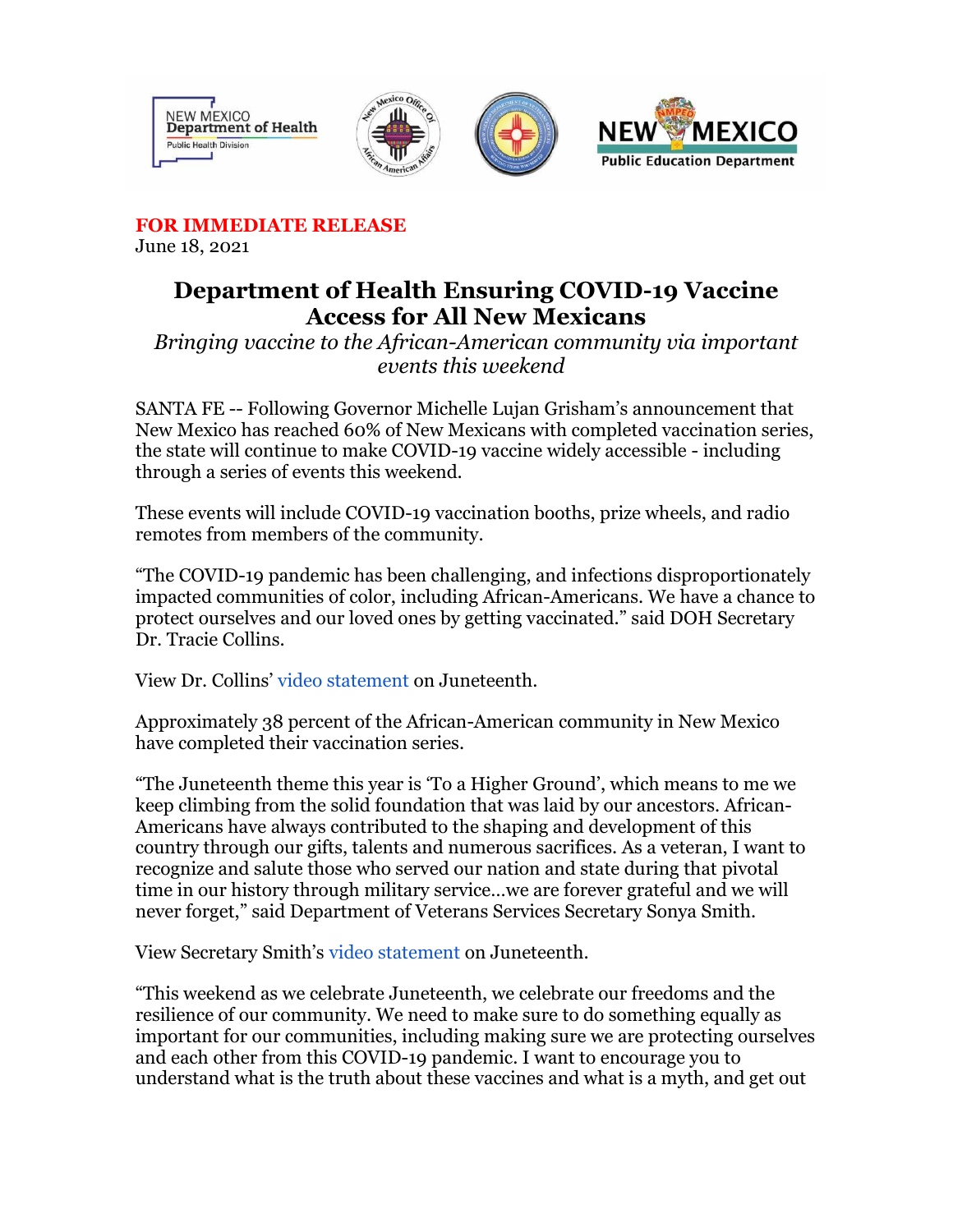there and decide for yourself what is the right choice to make." said Executive Director of the Office of African American Affairs, Amy Whitfield.

View Director Whitfield's [video statement](https://r20.rs6.net/tn.jsp?f=001kwGbLJoRdpvk8OIAiJXx0-batGHjKZ4uPYVAwa0cf_iBHxkhQEk-39Am59r_C-Qxo7KVA9ZAwWHHduplxj6im8a_4QcMH-F0shGtM3rae93s7PaiDCABeElTrAVLRscT5PhnlSNusITVayBAliQ2Uih4kU15GJsMhjgEIUkGvLDA3uCD-0uwmQ==&c=XQphvfr7RLXKHEhWptgoAaXwsCC2byzRbIS5hQ9NNnf5S1-m4KUWTg==&ch=fBKYYtn7Pc5MYUlBX69HaSLAIIfFlX7Sx5ifE5cL6sVrn08wdRLeSg==) on Juneteenth.

"As a Black American and native Texan, for me Juneteenth represents both a joyous celebration of human freedom and a stark reminder that these freedoms were necessitated by unspeakable brutality, that they were hard won over centuries and across battlefields, and that laws and proclamations by themselves are not enough to guarantee our freedoms. As citizens, I hope we can collectively take every June 19th to reflect on our responsibility to constantly advocate for universal human freedoms, equality, and solidarity," said Public Education Department Secretary Ryan Stewart.

Below is a list of weekend events that will include easy access to vaccinations and on-site incentives:

| Provider        | <b>Location</b>                                                   | Date           | <b>Vaccination Clinic Hours</b> |
|-----------------|-------------------------------------------------------------------|----------------|---------------------------------|
| NMDOH           | ABQ Civic Plaza<br>1 Civic Plaza<br>Albuquerque, NM               | June 18, 2021  | 4:00pm-730pm                    |
| <b>NMDOH</b>    | ABQ Civic Plaza<br>1 Civic Plaza<br>Albuquerque, NM               | June 19, 2021  | 12:00pm-730pm                   |
| NMDOH           | Santa Fe Plaza<br>63 Lincoln Ave<br>Santa Fe, NII                 | June 19, 2021. | 4:30pm-6:00pm                   |
| <b>NMDOH</b>    | NMSU Presley Askew Ball Field<br>1815 Wells Ave<br>Las Cruces, NM | June 19, 2021  | 6:00pm-8:00pm                   |
| NMDOH           | ABQ Civic Plaza<br>1 Civic Plaza<br>Albuquerque, NM               | June 20, 2021  | 3:00pm-7:00pm                   |
| Covenant Health | Booker T. Washington Park<br>1200 Humble Street<br>Hobbs, NH      | June 23, 2021  | 9:00am-12:00pm                  |

New Mexicans who have received at least one COVID-19 vaccination may opt in to the Vax 2 the Max sweepstakes at [vax2themaxNM.org.](https://r20.rs6.net/tn.jsp?f=001kwGbLJoRdpvk8OIAiJXx0-batGHjKZ4uPYVAwa0cf_iBHxkhQEk-34QPI-w9mrePCJyoG6CRBy0YwlczV9qelG8sZvC5JQqWlScX3RSdNOJtTIkF-rZecemkgKu9zb-nJdP2S_9FgwooUO2M5M75UA==&c=XQphvfr7RLXKHEhWptgoAaXwsCC2byzRbIS5hQ9NNnf5S1-m4KUWTg==&ch=fBKYYtn7Pc5MYUlBX69HaSLAIIfFlX7Sx5ifE5cL6sVrn08wdRLeSg==) To be eligible for the \$5 million grand prize - to be awarded in early August - New Mexicans must have completed their vaccination series. New Mexicans can schedule their shots at [vaccineNM.org.](https://r20.rs6.net/tn.jsp?f=001kwGbLJoRdpvk8OIAiJXx0-batGHjKZ4uPYVAwa0cf_iBHxkhQEk-31uyu2Ksx1ScnpvBzeW35Ewz_d2Wa2OL6vNTD5YFxLORmQMlMrs7RNvHywi3StCfTwQEVZgWgFR8tgto_7lAGuk=&c=XQphvfr7RLXKHEhWptgoAaXwsCC2byzRbIS5hQ9NNnf5S1-m4KUWTg==&ch=fBKYYtn7Pc5MYUlBX69HaSLAIIfFlX7Sx5ifE5cL6sVrn08wdRLeSg==)

## ### **NMDOH**

**Matt Bieber,** *Communications Director* | [Matt.Bieber@state.nm.us](mailto:Matt.Bieber@state.nm.us) | (505) 470-2290